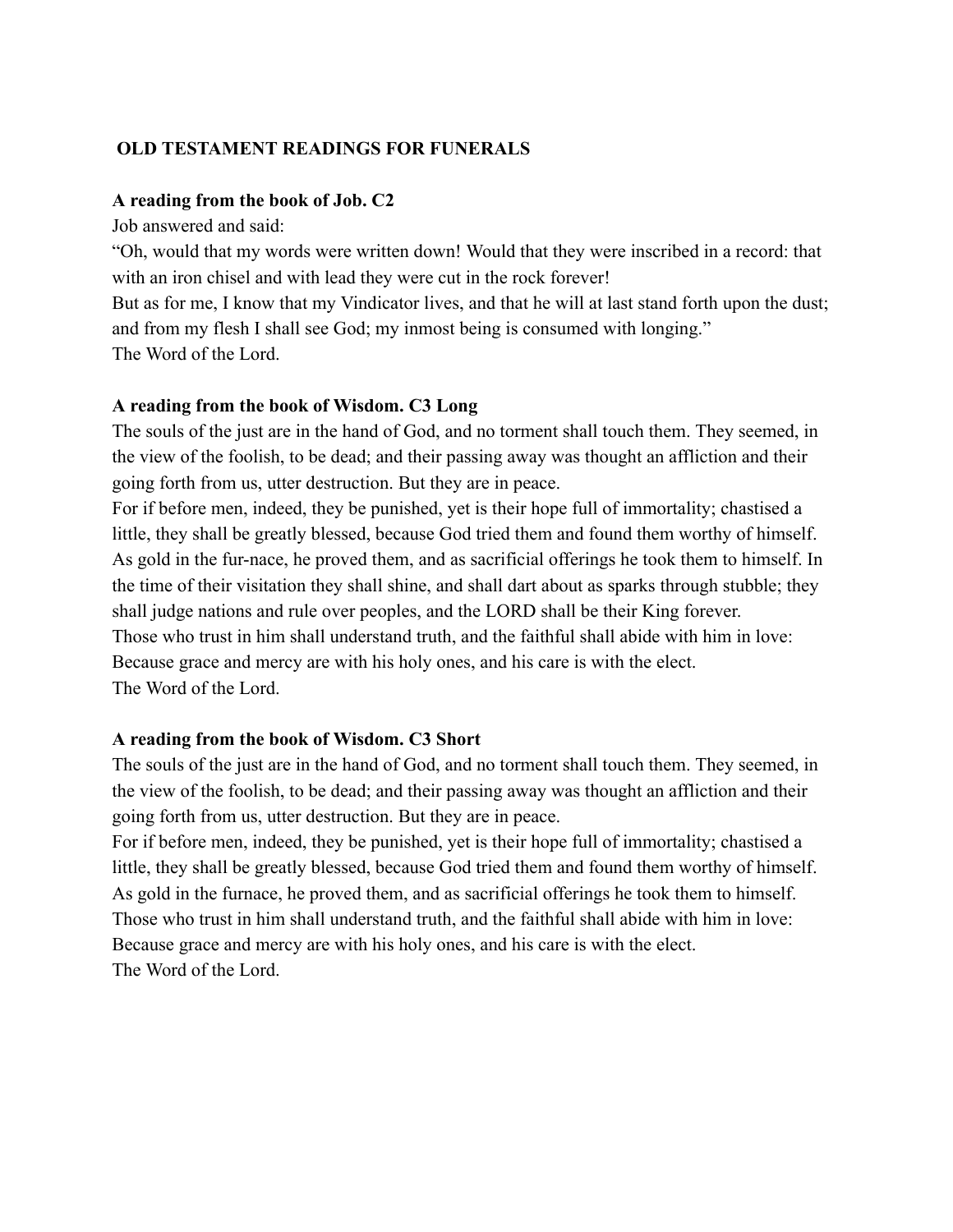### **A reading from the book of Wisdom. C4**

But the just man, though he die early, shall be at rest. For the age that is honorable comes not with the passing of time, nor can it be measured in terms of years. Rather, understanding is the hoary crown for men, and an unsullied life, the attainment of old age.

He who pleased God was loved; he who lived among sinners was transported-- snatched away, lest wickedness pervert his mind or deceit beguile his soul; for the witchery of paltry things obscures what is right and the whirl of desire transforms the innocent mind.

Having become perfect in a short while, he reached the fullness of a long career; for his soul was pleas-ing to the LORD, therefore he sped him out of the midst of wickedness. But the people saw and did not understand, nor did they take this into account.

Because grace and mercy are with his holy ones, and his care with his elect. The Word of the Lord.

# **A reading from the book of the Prophet Isaiah. C5**

On this mountain the Lord of hosts will provide for all peoples. On this mountain he will destroy the veil that veils all peoples. The web that is woven over all nations; he will destroy death forever. The Lord GOD will wipe away the tears from all faces; the reproach of his people he will remove from the whole earth; for the LORD has spoken. On that day it will be said: "Behold our God, to whom we looked to save us! This is the LORD for whom we looked; let us rejoice and be glad that he has saved us!"

The Word of the Lord.

### **A reading from the book of Lamentations. C6**

My soul is deprived of peace, I have forgotten what happiness is; I tell myself my future is lost, all that I hoped for from the LORD. The thought of my homeless poverty is wormwood and gall; remembering it over and over leaves my soul downcast within me. But I will call this to mind, as my reason to have hope: the favors of the LORD are not exhausted, his mercies are not spent; they are renewed each morning, so great is his faithfulness. My portion is the LORD, says my soul; therefore will I hope in him. Good is the LORD to one who waits for him, to the soul that seeks him; It is good to hope in silence for the saving help of the LORD. The Word of the Lord.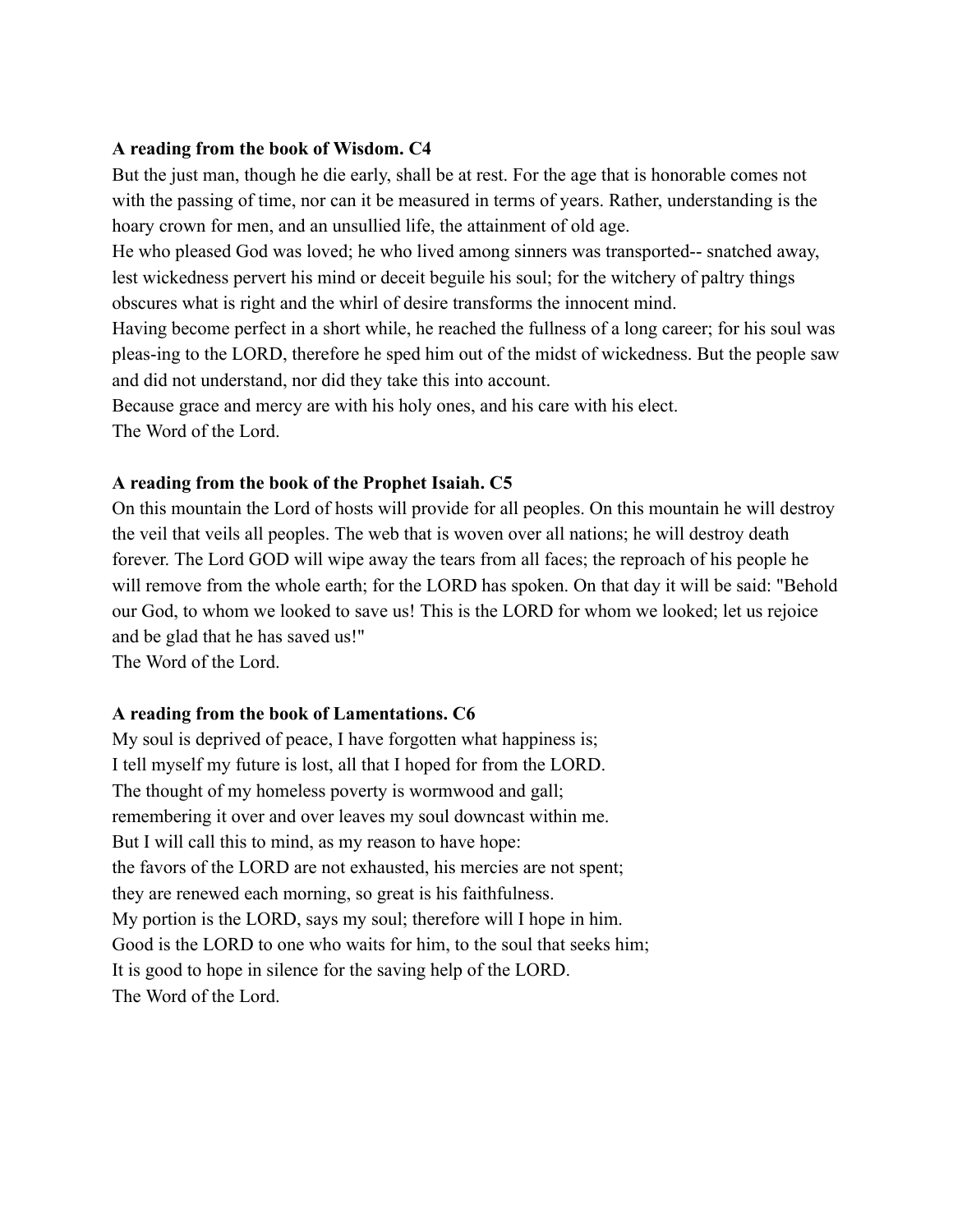### **A reading from the book of Daniel. C7**

I, Daniel, mourned and I heard this word of the Lord:

"At that time there shall arise Michael, the great prince, guardian of your people; it shall be a time unsurpassed in distress since nations began until that time. At that time your people shall escape, everyone who is found written in the book.

Many of those who sleep in the dust of the earth shall awake; some shall live forever, others shall be an everlasting horror and disgrace.

But the wise shall shine brightly like the splendor of the firmament, and those who lead the many to jus-tice shall be like the stars forever."

The Word of the Lord.

# *Please note: During the Easter Season, one of the following four New Testament Readings is used in place of an Old Testament Passage.*

## *A reading from the Acts of the Apostles. C8 Short*

*When Peter proceeded to speak and said, "In truth, I see that God shows no partiality. Rather, in every nation whoever fears him and acts uprightly is acceptable to him. You know the word (that) he sent to the Israelites as he proclaimed peace through Jesus Christ, who is Lord of all. He commissioned us to preach to the people and testify that he is the one appointed by God as judge of the living and the dead. To him all the prophets bear witness, that everyone who believes in him will receive forgiveness of sins through his name." The Word of the Lord.*

### *A reading from the Acts of the Apostles. C8 Long*

*When Peter proceeded to speak and said, "In truth, I see that God shows no partiality. Rather, in every nation whoever fears him and acts uprightly is acceptable to him. You know the word (that) he sent to the Israelites as he proclaimed peace through Jesus Christ, who is Lord of all, what has hap-pened all over Judea, beginning in Galilee after the baptism that John preached, how God anointed Je-sus of Nazareth with the holy Spirit and power. He went about doing good and healing all those op-pressed by the devil, for God was with him.*

*We are witnesses of all that he did both in the country of the Jews and (in) Jerusalem. They put him to death by hanging him on a tree. This man God raised (on) the third day and granted that he be visible, not to all the people, but to us, the witnesses chosen by God in advance, who ate and drank with him after he rose from the dead. He commissioned us to preach to the people and testify that he is the one appointed by God as judge of the living and the dead. To him all the prophets bear witness, that every-one who believes in him will receive forgiveness of sins through his name."*